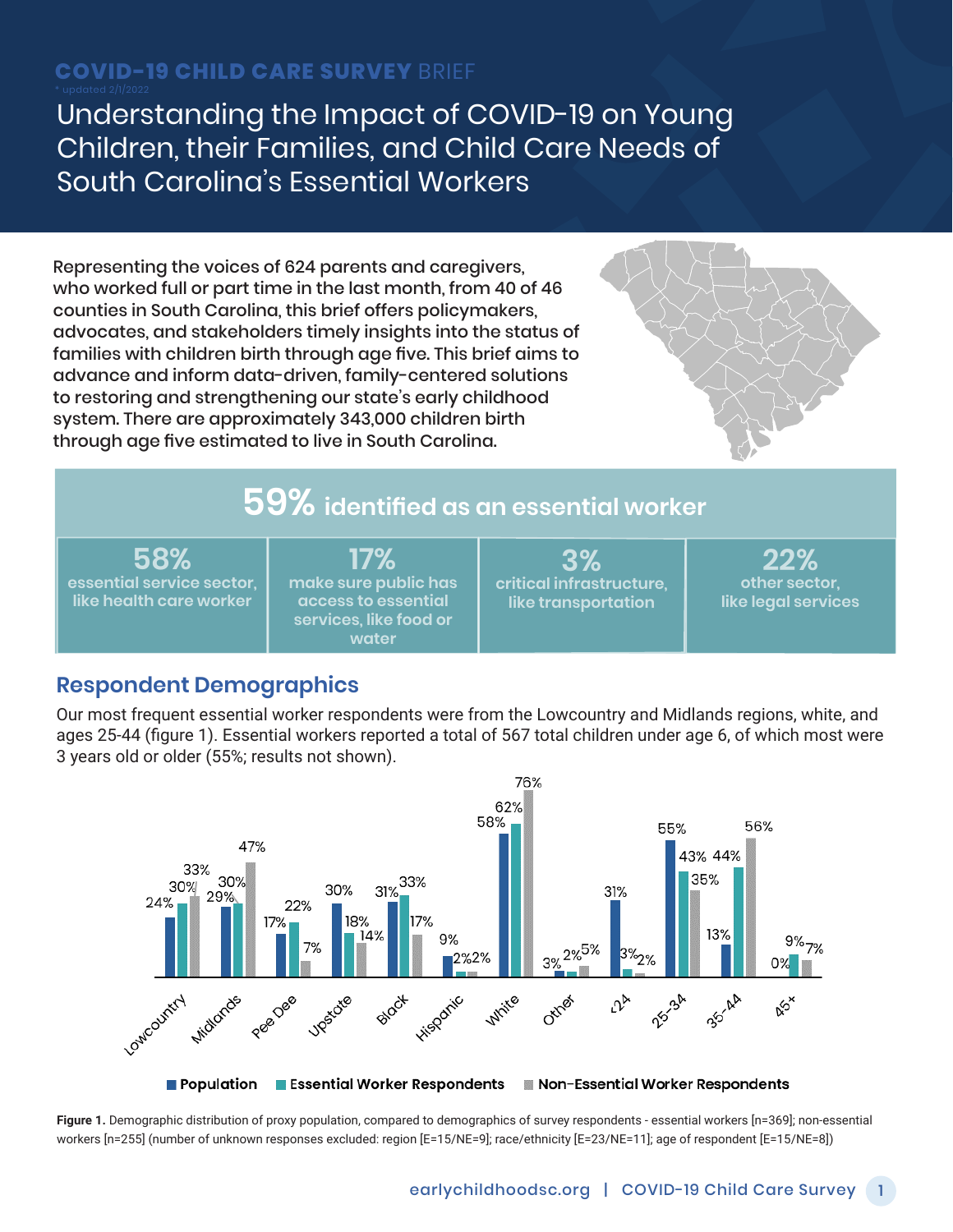Essential worker parents and caregivers of young children have had to take unpaid leave to provide child care and are currently using child care centers more than non-essential workers. workers.

Essential workers (20%) reported taking unpaid leave to provide child care more than non-essential workers (8%). Alternatively, more non-essential workers (85%) reported telecommuting or working from home while caring for children than essential workers (52%; figure 2).



Figure 2. Responses to the question, "Have you or another parent/caregiver in your household experienced any of the following since March 13, 2020? Select all that apply." Filled in bar = essential workers [n=369]; outlined bar = non-essential workers [n=255]

Before a state of emergency was declared for the state of South Carolina on March 13, 2020, 57% of essential workers and 67% of non-essential workers were using a child care center, daycare, or preschool as the primary care arrangement for the young children in their households. At the time of the survey, more essential workers (33%) reported using child care centers than non-essential workers (20%; figure 3).

Since March, the most common type of child care arrangement has been unpaid care by parents, family or friends for both essential (44%) and non-essential (64%) workers. Both essential (64%) and non-essential workers (69%) say unpaid care is not ideal (figure 3). More essential workers reported receiving a child care voucher before March 13 (7%) and at the time of survey (5%), than their non-essential counterparts (4% and 2%, respectively).



**Figure 3.** Diagram comparing percent of survey respondents' reported main child care arrangements before March 13 ("Then") and at the time of the survey response ("Now"). Also, the percent of each arrangement who report it is not ideal is displayed. Total survey respondents: essential workers [n=369]; non-essential workers [n=255]. "Head Start," "Public School," "Summer Camp/Program," "Other/Unknown" responses not displayed.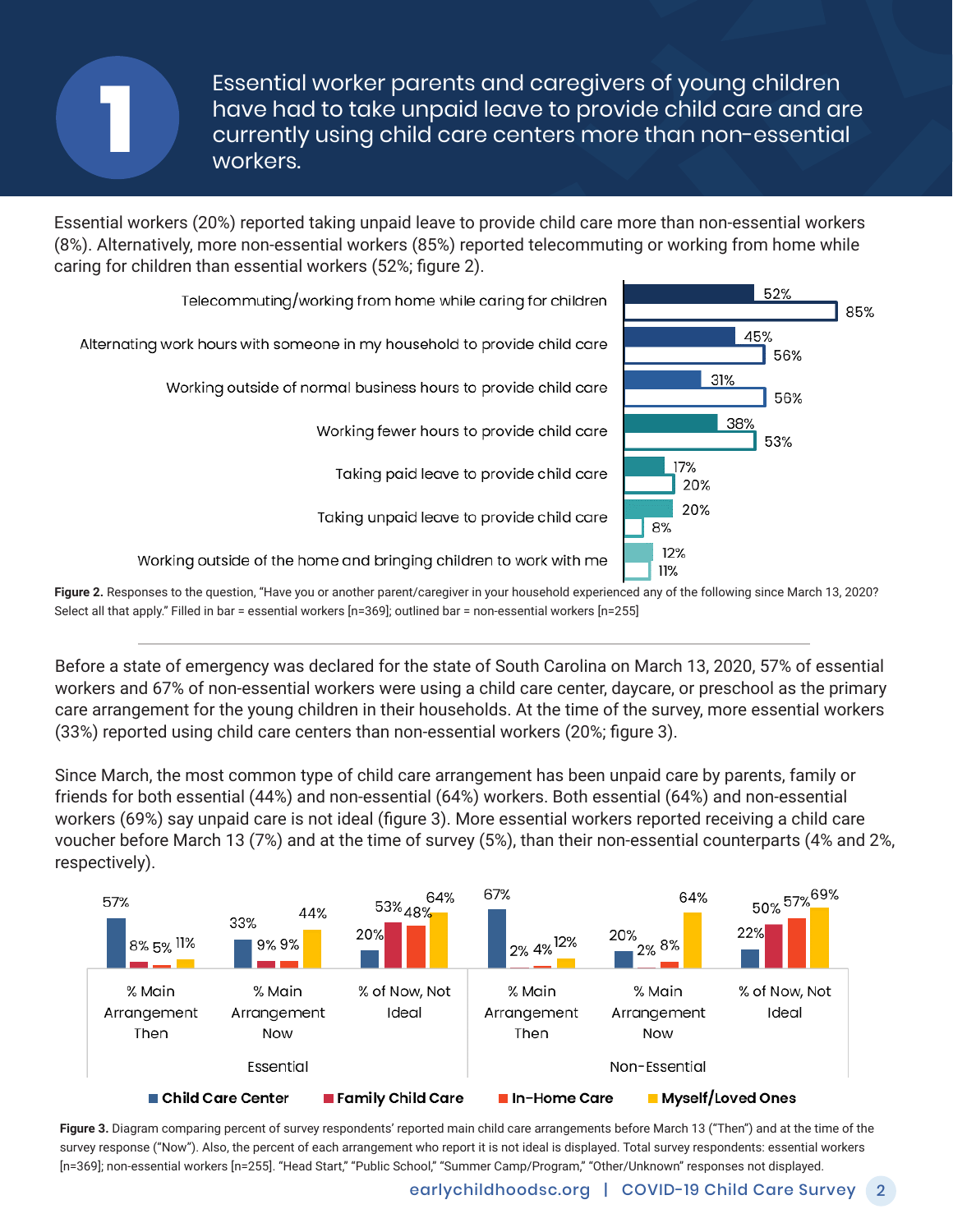

More essential workers are concerned about affordability of child care than non-essential workers. This crisis poses a of child care than non-essential workers. This crisis poses a<br>threat to the wellbeing of young children and their families<br>across the board. across the board.

When thinking about their child care arrangements for the next three months, survey respondents say they are most concerned about the increased likelihood that their child and family may be exposed to COVID-19. More essential workers (44%) are concerned about the affordability of child care than non-essential workers (31%; figure 4).



Figure 4. Percent of survey respondents reporting that they are very/moderately concerned about these issues; filled in bar = essential workers [n=369]; outlined bar = non-essential workers [n=255]; unknown responses excluded: risk of exposure [E=1]; availability [NE=1]; return to work/school [NE=1]; affordability [E=2/NE=1]; incompatible hours [E=1/NE=2]; transportation [E=1/NE=1]).

### **Parents and Caregivers' Pandemic-Related Worries and Anxiety**

Overall, a high proportion of essential and non-essential workers are worried about the pandemic's impact on the wellbeing of their family and themselves (figure 5).



■ % Essential ■ %Non-Essential

Figure 5. Percent of survey respondents reporting that they slightly/strongly agree that they worry about these issues and that they have much/ somewhat higher stress/anxiety than usual; total survey respondents: essential workers [n=369]; non-essential workers [n=255]; (number of unknown/ not applicable responses excluded: disruption [E=2/NE=2]; opportunities [E=5/NE=4]; mental health [E=3/NE=2]).